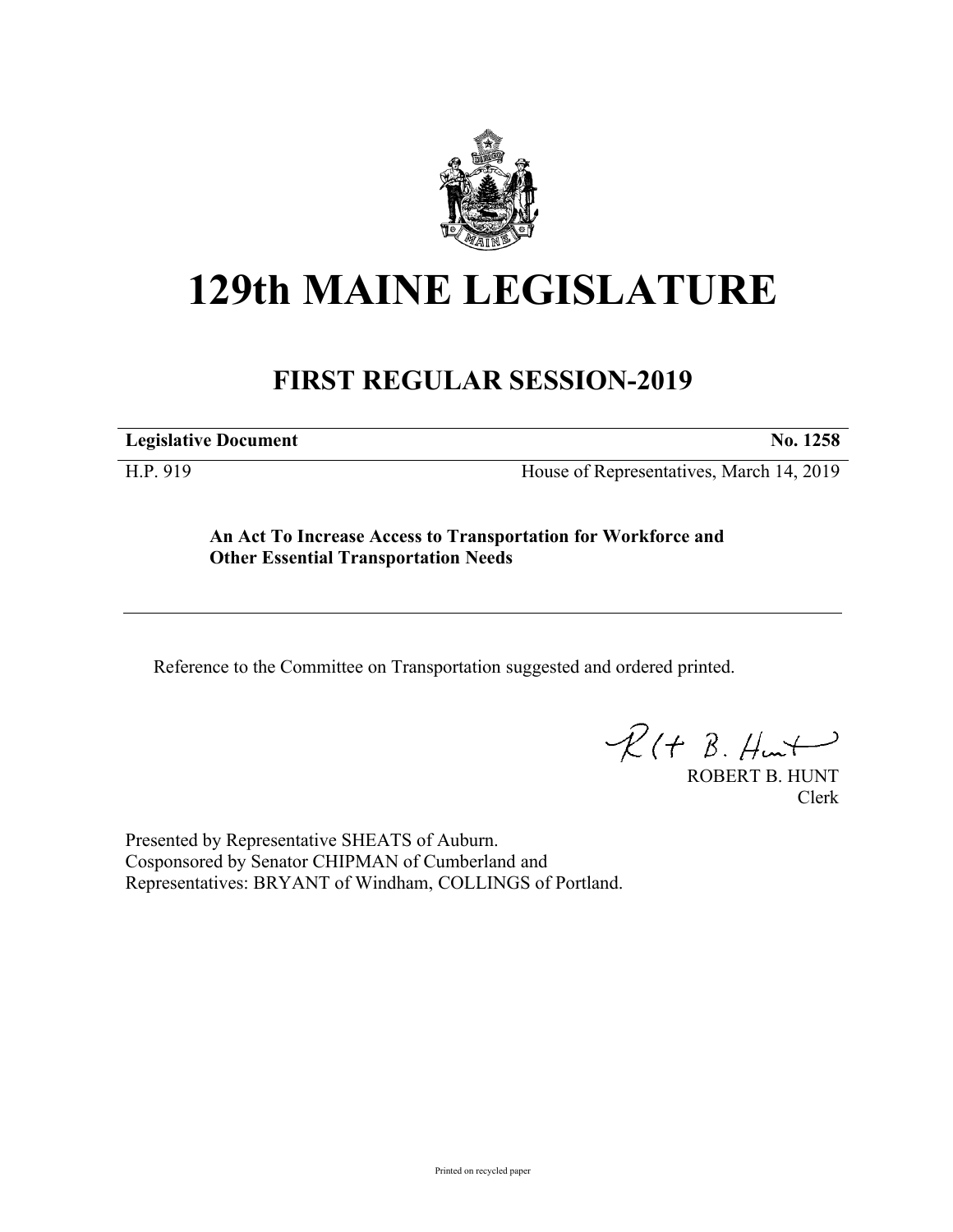### **Be it enacted by the People of the State of Maine as follows:**

 **Sec. 1. 23 MRSA §4209, sub-§2, ¶B,** as amended by PL 2009, c. 130, §3, is further amended to read:

 B. Development and maintenance of a permanent and effective public transportation system, with particular regard to riders who are low-income or elderly or who have disabilities and to meeting workforce needs;

 **Sec. 2. Requirements.** The Department of Transportation shall encourage local volunteer driver networks funded in section 3 to work with regional transportation providers to leverage the providers' experience, mobility management systems, vehicles and other resources; seek financial assistance from municipalities and other sources; charge modest fares; and serve all interested residents. The Department of Transportation shall create a pilot purchase of service program in a selected region of the State funded in section 3 and coordinate the program with related efforts of the Statewide Independent Living Council. The Department of Transportation shall distribute the funding for regional transportation providers in section 3 using the same formula as current state public transportation funding is distributed: 50% distributed to urban areas following the United States Department of Transportation, Federal Transit Administration formula and 50% distributed to rural areas following the standards governing the Federal Transit Administration formula grants for rural areas under 49 United States Code, Section 5311, which include the number of square miles in the service area, the population of the service area and the percentage of low-income individuals in the service area. Regional transportation providers shall give preference in the allocation of funding to addressing the needs of the workforce in their region.

 **Sec. 3. Appropriations and allocations.** The following appropriations and allocations are made.

#### **TRANSPORTATION, DEPARTMENT OF**

- **Multimodal Transit 0443**
- Initiative: Provides funding to support and expand local volunteer driver networks.
- **HIGHWAY FUND 2019-20 2020-21** All Other \$500,000 \$500,000 \$500,000 \$500,000 \$500,000 \$500,000 \$500,000 \$500,000 \$500,000 \$500,000 \$500,000 \$500,000 \$500,000 \$500,000 \$500,000 \$500,000 \$500,000 \$500,000 \$500,000 \$500,000 \$500,000 \$500,000 \$500,000 \$500, HIGHWAY FUND TOTAL \$500,000 \$500,000 \$500,000

## **Multimodal - Transit 0443**

 Initiative: Provides funding to create a pilot purchase of service program in a selected region of the State to provide senior citizens and persons with disabilities vouchers to purchase their own transportation services.